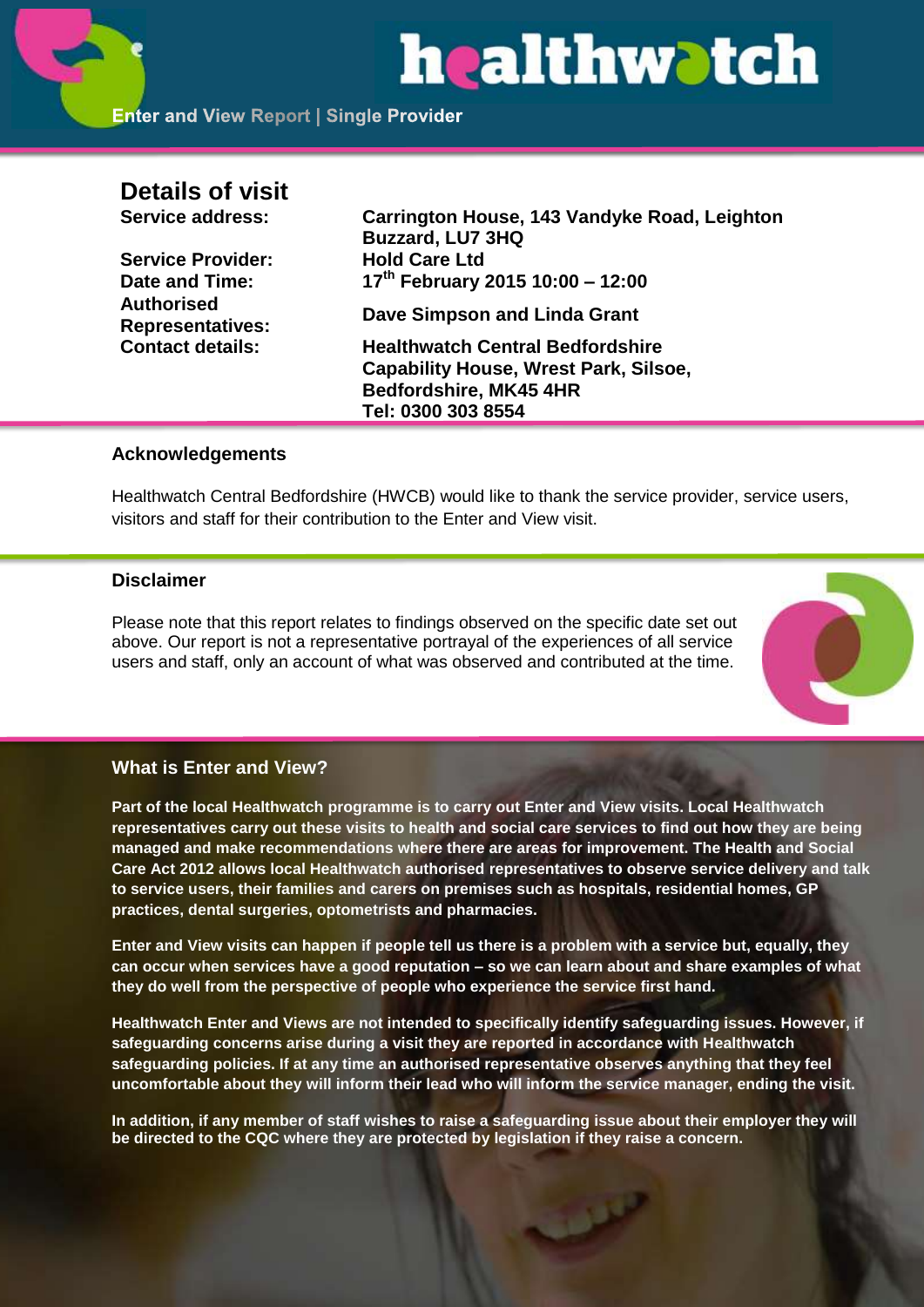# **Purpose of the visit**

- To engage with service users of care homes and understand how dignity is being respected in a care home environment;
- Identify examples of good working practice;
- Observe residents and relatives engaging with the staff and their surroundings;
- Consult with residents, relatives and staff about their experiences of the environment within the home and how care is delivered.

# **Strategic drivers**

- Care Quality Commission dignity and wellbeing strategy
- Care homes are a Local Healthwatch priority

## **Methodology**

Representatives were pleased to see the Healthwatch Central Bedfordshire poster notifying residents and relatives of our visit clearly displayed within the building.

On arrival, representatives were asked to 'sign in' and were met by the Manager and the owner of the home, who gave HWCB representatives a verbal introduction regarding the home, its history, the number of beds and residents, staff etc.

Authorised representatives also approached residents at the care home to informally ask them about their experience of the home. Several family members and members of staff were also spoken to.

The authorised representatives explained to everyone spoken to why they were there and took notes.

After speaking with the residents and staff, on leaving, Healthwatch Central Bedfordshire leaflets were given to the Manager for distribution and display in the home.



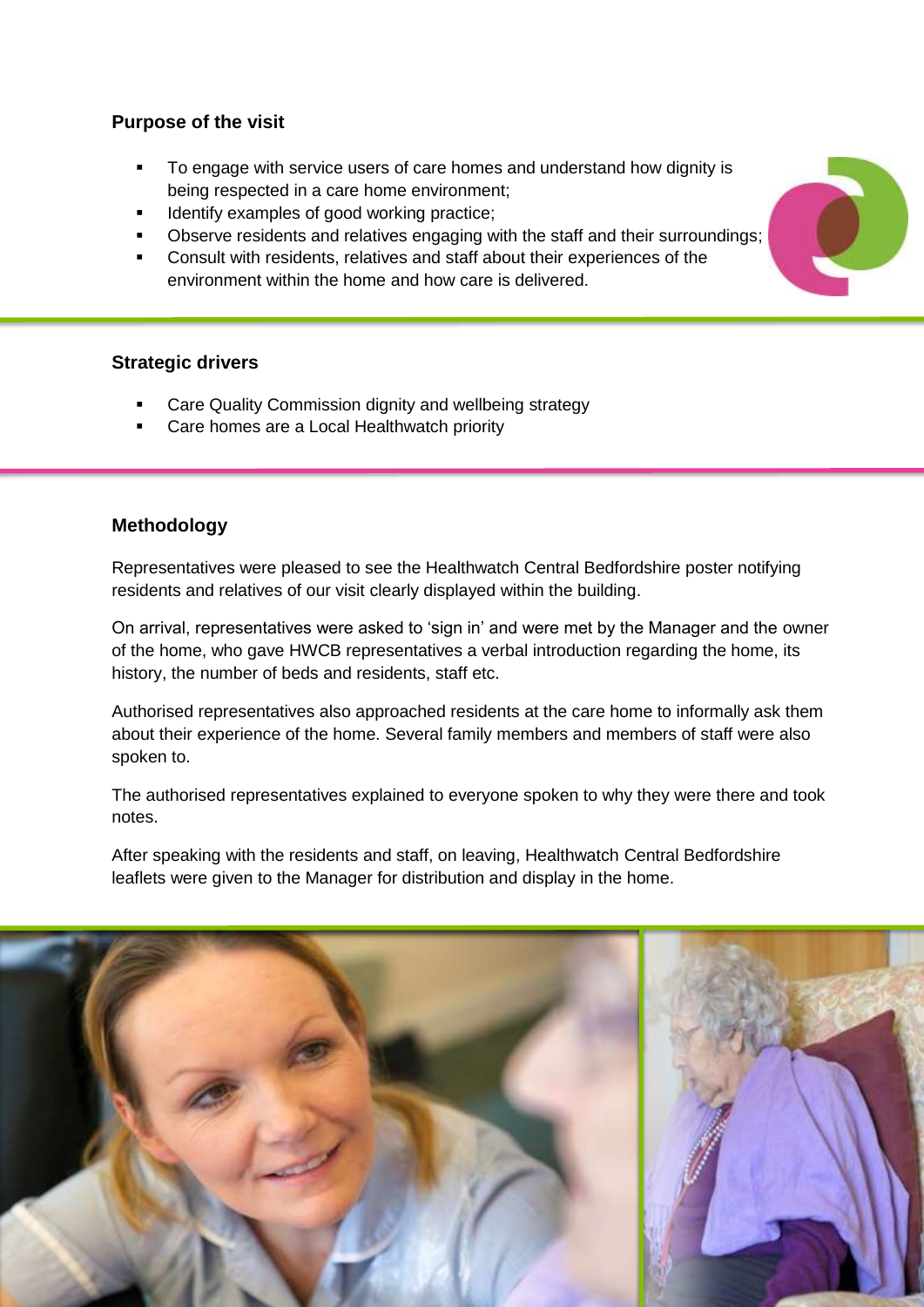# **Summary of findings**

At the time of the visit, the evidence is that the home was operating to a very good standard of care with regard to dignity and respect.

- $\triangleright$  Residents looked tidy, clean and well cared for, representatives saw no evidence of dignity not being respected.
- $\triangleright$  Representatives saw evidence of staff interacting with residents positively and regularly, and checking on them frequently.
- $\triangleright$  Residents spoken to were generally happy with the meals, the menu was balanced and nutritious, and mealtimes were suitable for the residents. Residents could also choose where to take their meals.
- $\triangleright$  Clear evidence of social activities was evident and the residents spoken to were given the option of taking part in organised activities along with their relatives.

The deputy manager advised representatives that the current capacity of the home is as follows:

- $\geq$  60 beds, with 54 currently occupied.
- $\triangleright$  One resident is currently bedbound, with a further 23 with limited mobility.
- $\triangleright$  There are no rehabilitation beds.
- $\triangleright$  Approximately three quarters of the residents have various stages of dementia, the remainder being frail elderly.
- $\triangleright$  A total of 57 members of staff are employed, comprising three managers, 39 carers, four kitchen staff, eight domestics, and three activities coordinators.
- $\triangleright$  There is also a Jack Russell called Max, clearly liked by all the residents who regard Max as their pet.
- $\triangleright$  Nine carers and three domestics are on duty in the daytime, five at night, with three domestics, and a medication coordinator.



# **Results of Visit**

#### **Environment**

On entry, representatives found the environment to be clean, warm, light and airy. The atmosphere was 'neutral' in that there were no apparent smells, good or bad. However, there was a noticeable odour emanating from one particular room on the top floor which the Manager explained was due to a certain type of treatment.

The premises are quite large and the home operates over three floors; the upper floors being accessed by stairs, lifts and stair lifts, with large clear spaces at the top of all stairwells to comply with fire regulations.

There are five large communal lounge rooms and four conservatories, which were being well used at the time of the visit. Lounges two and three are for high needs residents and are staffed by a minimum of two carers at all times. There is a small garden area, accessible via the conservatories.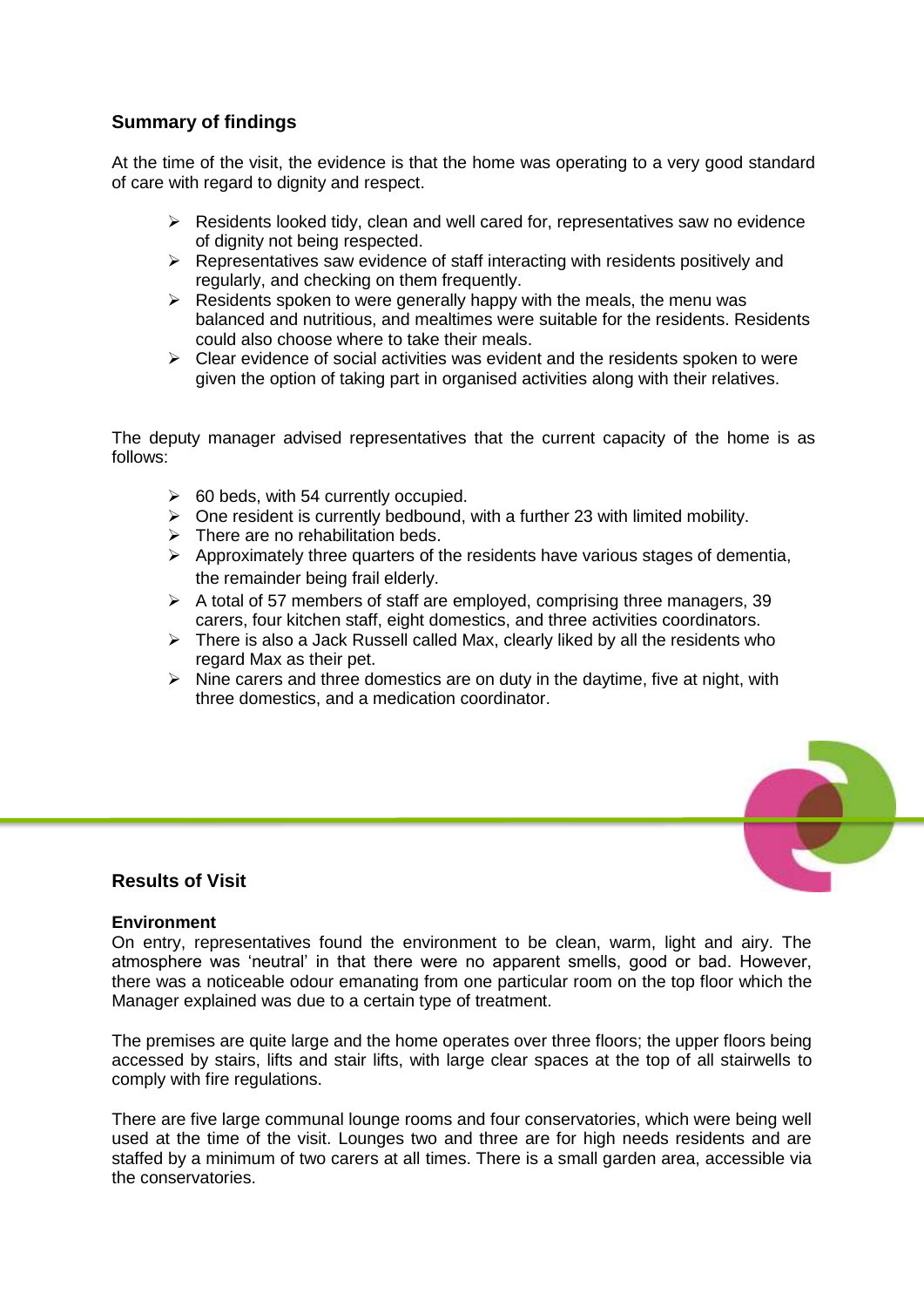Doors to each of the resident's rooms are colour-coded dependant on which floor their room is located.

All rooms are en suite with WC and basin; there are two bathrooms and two showers on the ground floor; one bathroom and two showers on each of the upper floors.

#### **Promotion of Privacy, Dignity and Respect**

All the residents seen at the time of the visit appeared to be well dressed and cared for. Representatives were advised that each resident has a key worker who also works with the family.

The home has an in-house laundry; each resident has their own laundry box which is changed daily and all their clothes are labelled. All bed linen is changed daily or more frequently if necessary.

Each resident's care plan is kept on computer and is available for the resident and their family to view on request.

Representatives were advised that the home offers the following visiting services:

- $\triangleright$  Hairdresser twice weekly (there is a dedicated 'salon' on the ground floor).
- $\triangleright$  Chiropodist six to eight weekly.
- $\triangleright$  Mobile Dentist as required.
- $\triangleright$  Optician annually or as required.
- $\triangleright$  Lay preacher monthly

Representatives were informed that each room has a 'privacy' lock, but Yale locks can be fitted if requested.

#### **Promotion of Independence**

Residents are encouraged to bring their personal possessions, TVs, photographs, pictures, ornaments and small pieces of furniture to create familiar surroundings.

All residents are offered the opportunity to be involved in social activities organised at the home including organised trips out and relatives are also included in the planning.

Representatives observed residents in wheelchairs being moved around the home without undue difficulty; there is plenty of space to facilitate this.

#### **Interaction between Residents and Staff**

HWCB representatives spoke with residents in the communal lounge. The residents spoken to advised they were comfortable in the home and quite happy. Residents were impressed with the activities available and the care received.

#### **Residents**

The most important aspects of the home, according to some residents, were feeling warm, safe and secure; the friendliness of staff and other residents; the cleanliness of the home and engagement with the staff.

Representatives were advised that residents are registered with the Grovebury Road GP Practice, and there is a 'dementia doctor' at the Leighton Road surgery. District nurses visit daily. A psychiatrist is also available periodically.

#### **Food**

The daily food menu is managed on a four week cycle and appears to be comprehensive, a choice of two hot and one cold meal is offered at main mealtimes. The menus are available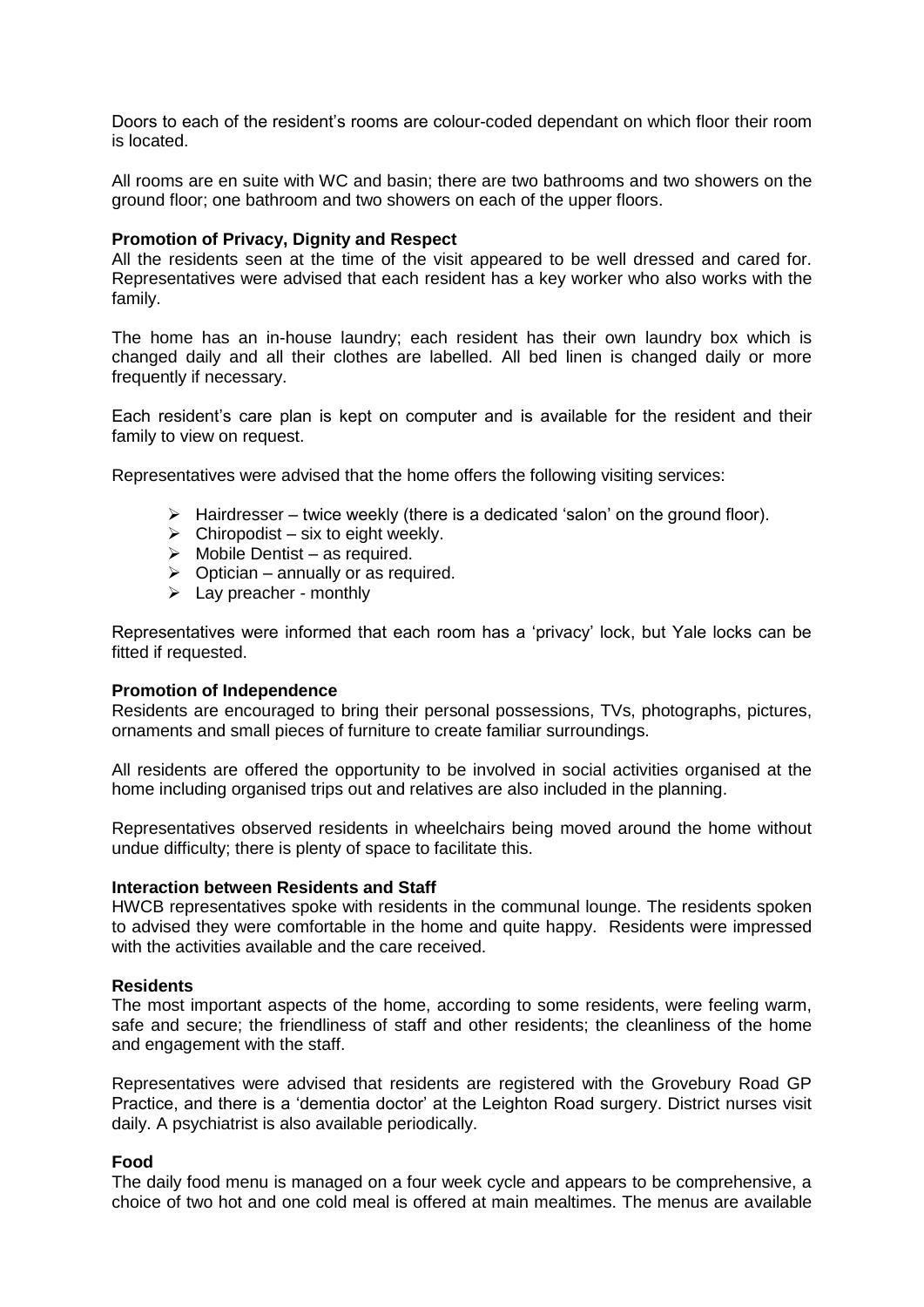in both printed and pictorial formats. Specialist diets are catered for and the home has a Food First certificate.

Representatives witnessed residents and relatives being offered refreshments during the visit. The residents appeared content with the care they received at mealtimes and were able to choose where to take their meals; in the lounge dining area or in their rooms. The residents that representatives spoke to all thought the standard and variety of food served was very good.

#### **Recreational activities/Social Inclusion/Pastoral needs**

An Activities Manager and two Activities Co-ordinators organise events to involve residents and their relatives as much as possible. The communal lounge and conservatory are used for the majority of activities. There was no evidence of residents being forced to take part in activities; it is optional for all residents.

Representatives were advised by both staff and residents that activities included trips outside of the home, cookery classes, film clubs and other interests. Visits to the home by local schools and their choirs are encouraged.

Representatives were given copies of the care home's Newsletters, from the previous three month period, plus the current month's Activities Planner which showed both written and photographic evidence of a very comprehensive programme of activities for the residents.

Representatives were advised that there are regular visits from a Lay Preacher, and the home also encourages visits from other religious denominations. Residents are able to visit local churches if required.

#### **Involvement in Key Decisions**

Representatives were advised that the home does organise residents and relatives forums, but these are poorly attended. Staff keep in touch with relatives by email and telephone and residents also have regular 'one-to-ones' with staff.

#### **Concerns/Complaints Procedure**

The deputy manager, residents, relatives and members of staff all confirmed there is a complaints procedure, although no resident or relative spoken to mentioned having used it.

#### **Staff**

All the staff seen and spoken to during the visit were friendly and helpful to the representatives and to the residents they were observed interacting with. All the staff, observed speaking to residents, clearly knew them well, using their first names.

Four members of staff do not have English as their first language; however they speak and understand English very well. The added benefit of this was that residents who also do not have English as their first language can interact with staff who may be fluent in the residents language, for example, representatives observed one resident of Italian nationality being engaged in conversation with a carer whose first language was also Italian.

The staff appeared to be well trained and representatives were confident the residents were well cared for.

Representatives were advised that residents' medication is distributed by two senior carers at all times although this was not witnessed. Representatives were also advised that DNRs (Do Not Resuscitate) notices (if appropriate) are kept within each residents care plan in the office.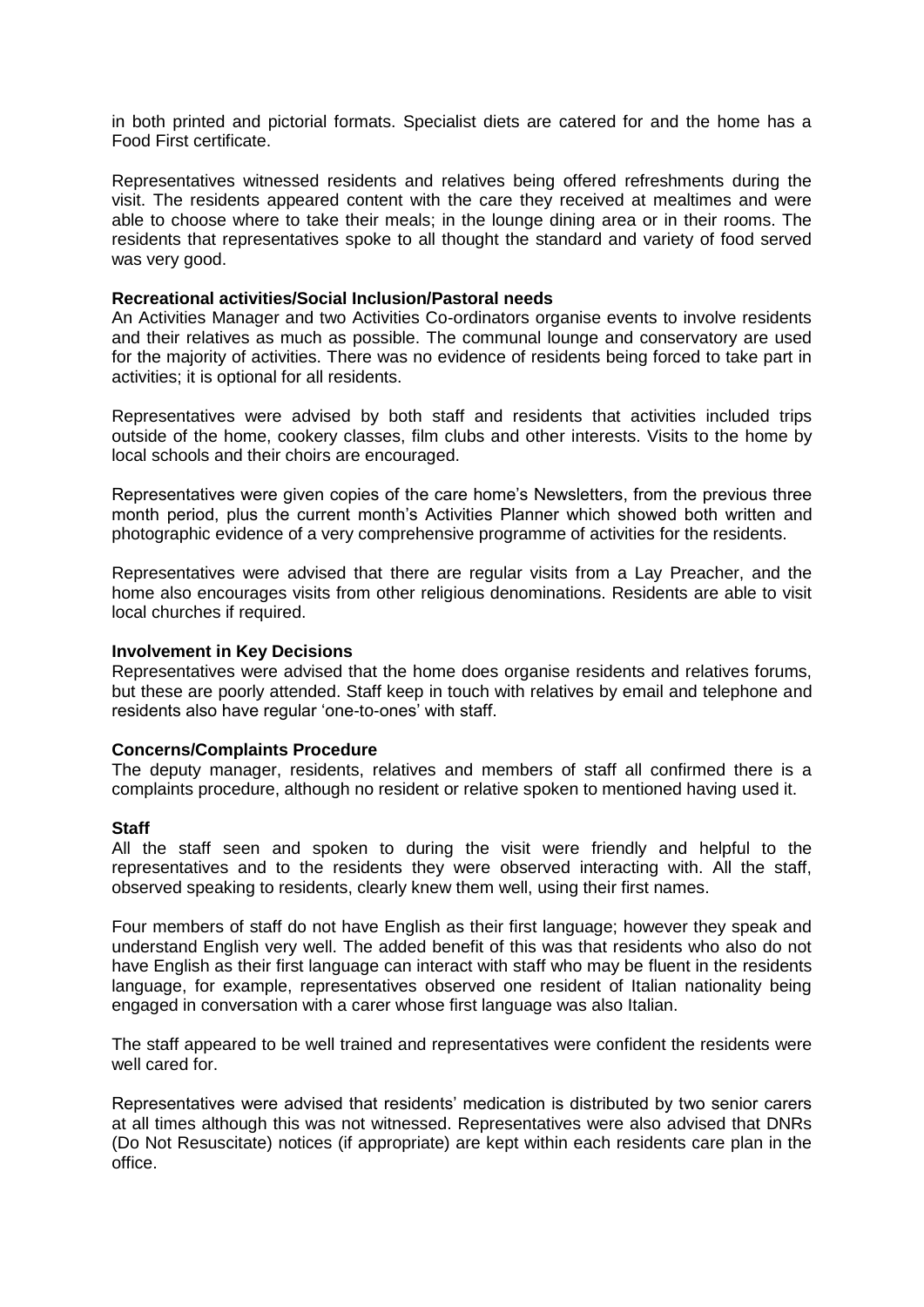High praise was given by relatives and residents regarding the Activities Co-ordinators, who were observed by the representatives engaging with residents. Representatives recognised that the Activities Manager is passionate about the wellbeing of the residents and to continually improving their stay at the home. Many new initiatives are introduced, such as the Christmas Carol Competition between the three homes in the group, which was conducted over Skype.

#### **Visitors and Relatives**

Representatives observed family members visiting residents in the home and spoke to several of them, all of whom spoke highly of the care afforded to their relatives. One relative spoken to specifically asked to be quoted: *"I'm perfectly happy and go home secure in the knowledge that mum is safe, secure and well looked-after."*

The Healthwatch Central Bedfordshire notice was displayed in the care home advising relatives of the visit; however Healthwatch Central Bedfordshire was not contacted directly by any relative prior to or since the visit to the home.

#### **Additional Findings**

Cleaners were observed working in the home, and representatives took the opportunity to speak to a cleaner who described the good practice of storage and security of the cleaning materials.

Representatives also observed the Medication coordinator checking medications in the secure medication storage room.

# **Recommendations**

This report highlights the good practice that was observed and reflects the resident's and relative's satisfaction with the care and support provided.

- $\triangleright$  In recognition of the innovative work facilitated by the Activities Manager, especially linking of the three homes via Skype, representatives recommend that this good practice is further expanded and promoted across the group.
- $\triangleright$  Healthwatch Central Bedfordshire recommends that this report is shared with the residents of Carrington Hall and their family members to advise that if they should wish to contribute any additional comments about the report, to contact Healthwatch Central Bedfordshire direct on 0300 303 8554.